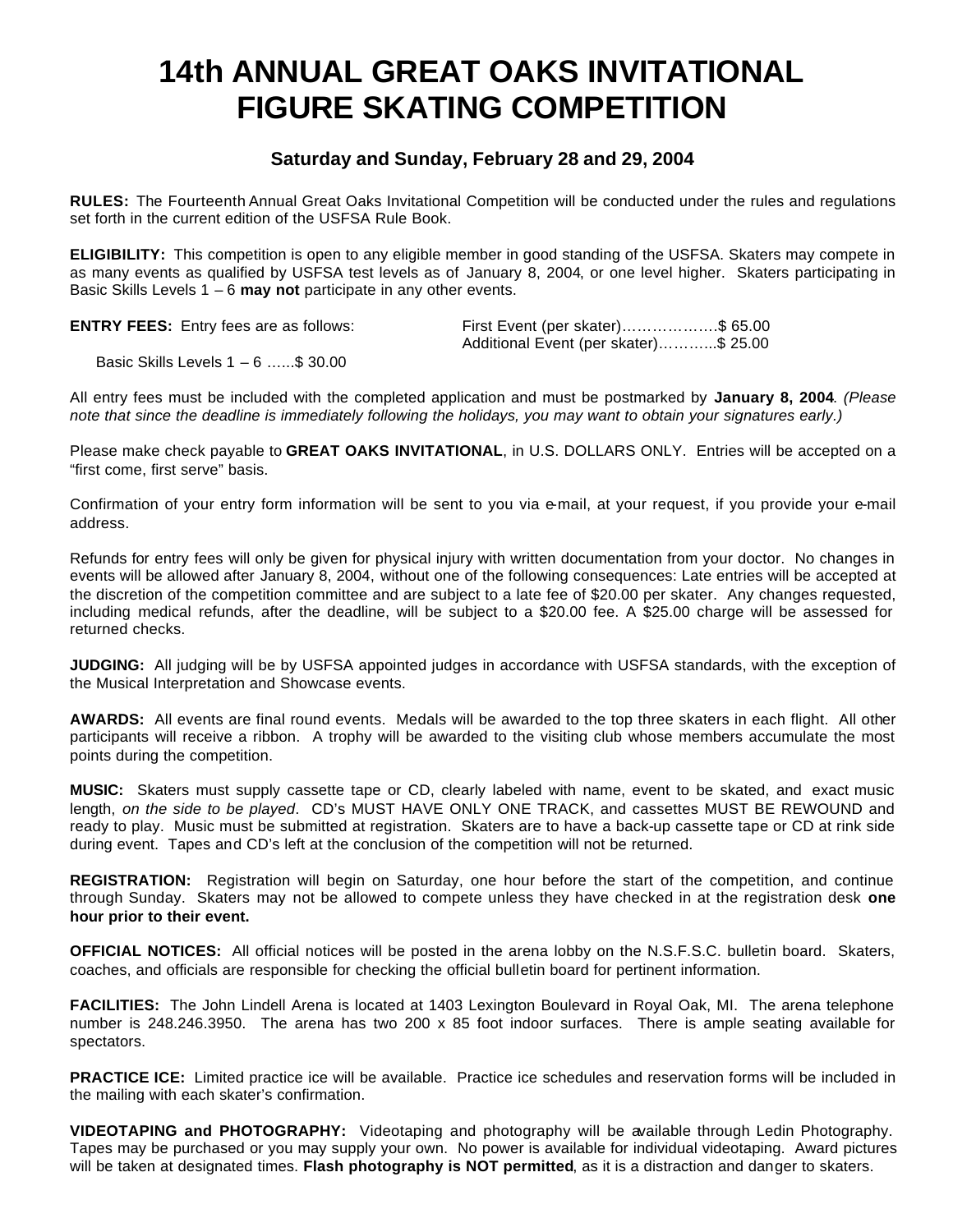| <b>ACCOMODATIONS:</b> Our host hotels are: EMBASSY SUITES – TROY and | 850 Tower Drive                | <b>TROY MARRIOTT</b><br>200 W. Big Beaver Rd. |
|----------------------------------------------------------------------|--------------------------------|-----------------------------------------------|
|                                                                      | Troy, Michigan<br>248.879.7500 | Troy, Michigan, 48084<br>800.777.4096         |

**QUESTIONS:** Any questions relative to the competition may be addressed to:

| Cathy Mackillop (Competition Chair)         | Lynn Martin (Registrar)                                                        |
|---------------------------------------------|--------------------------------------------------------------------------------|
| 424 S. Bywood                               | 31612 Edgeworth                                                                |
| Clawson, MI 48017                           | Madison Heights, MI 48071                                                      |
| 248.280.2764 (after 6:00 p.m. EST weekdays) | 248.930.1223 (6:00 p.m.–10:00 p.m. EST Sun-Thur)                               |
| E-mail: cmackill@aol.com                    | E-mail: rlijmartin@wideopenwest.com                                            |
|                                             | (For a faster response to your questions please use e-mail whenever possible.) |

**Special Notice:** In the following events, unless otherwise specified, an axel is considered a single jump.

#### **EVENTS AND TEST REQUIREMENTS**

**FREE SKATING EVENTS:** All events will be skated on the full ice surface to the music of the skater's selection. Judging will be based upon technical merit as well as composition and style. There will be a ten second leeway in the specified time limit.

| (Time- 1:30 min.) May not have passed the Pre-Preliminary Free Skate Test.<br>High Beginner:<br>May include any 1/2evo lution jumps plus salchows, toe loops, 1/20ops, and loops.<br>May not include flying spins.<br>Pre-Preliminary Limited: (Time- 1:30 min.) Must have passed the Pre-Preliminary Free Skate Test and no higher.<br>May not include axels, double jumps, or flying spins.<br>(Time- 1:30 min.) Must have passed the Pre-Preliminary Free Skate Test and no higher.<br>Pre-Preliminary:<br>May include axels. May not include double jumps, or flying spins.<br><b>Preliminary Limited:</b><br>(Time- 1:30 min.) Must have passed the Preliminary Free Skate Test and no higher. |  |
|-----------------------------------------------------------------------------------------------------------------------------------------------------------------------------------------------------------------------------------------------------------------------------------------------------------------------------------------------------------------------------------------------------------------------------------------------------------------------------------------------------------------------------------------------------------------------------------------------------------------------------------------------------------------------------------------------------|--|
|                                                                                                                                                                                                                                                                                                                                                                                                                                                                                                                                                                                                                                                                                                     |  |
|                                                                                                                                                                                                                                                                                                                                                                                                                                                                                                                                                                                                                                                                                                     |  |
|                                                                                                                                                                                                                                                                                                                                                                                                                                                                                                                                                                                                                                                                                                     |  |
| May include axels and flying spins. May not include double jumps.                                                                                                                                                                                                                                                                                                                                                                                                                                                                                                                                                                                                                                   |  |
| (Time- 1:30 min.) Must have passed the Preliminary Free Skate Test and no higher.<br>Preliminary:<br>May include axels plus up to two different double jumps, which can be repeated in<br>combination or sequence.                                                                                                                                                                                                                                                                                                                                                                                                                                                                                  |  |
| Pre-Juvenile:<br>(Time- 2:00 min.) Must have passed the Pre-Juvenile Free Skate Test and no higher.<br>May include axels plus up to four different double jumps, which can be repeated in<br>combination or sequence.                                                                                                                                                                                                                                                                                                                                                                                                                                                                               |  |
| Juvenile:<br>(Time- 2:15 min.) Must have passed the Juvenile Free Skate Test and no higher.                                                                                                                                                                                                                                                                                                                                                                                                                                                                                                                                                                                                         |  |
| (Time- 2:30 min.) Must have passed the Intermediate Free Skate Test and no higher.<br>Intermediate:                                                                                                                                                                                                                                                                                                                                                                                                                                                                                                                                                                                                 |  |
| (Time- 3:00 min.) Must have passed the Novice Free Skate Test and no higher.<br>Novice:                                                                                                                                                                                                                                                                                                                                                                                                                                                                                                                                                                                                             |  |
| (Time- 1:40 min.) Must have passed no higher than the Adult Bronze Freestyle test or the<br>Adult Bronze:<br>Preliminary Freestyle test. Skaters must be at least 25 years of age.<br>May not include axels or double jumps.                                                                                                                                                                                                                                                                                                                                                                                                                                                                        |  |
| <b>Adult Silver:</b><br>(Time- 2:10 min.) Must have passed the Adult Bronze Freestyle test or the Juvenile Freestyle<br>test. Skaters must be at least 25 years of age.<br>May not include double jumps. Axels are permitted.                                                                                                                                                                                                                                                                                                                                                                                                                                                                       |  |
| <b>Adult Gold:</b><br>(Time- 2:40 min.) Must have passed the Adult Silver Freestyle test or the Intermediate<br>Freestyle test. Skaters must be at least 25 years of age.<br>No jump restrictions.                                                                                                                                                                                                                                                                                                                                                                                                                                                                                                  |  |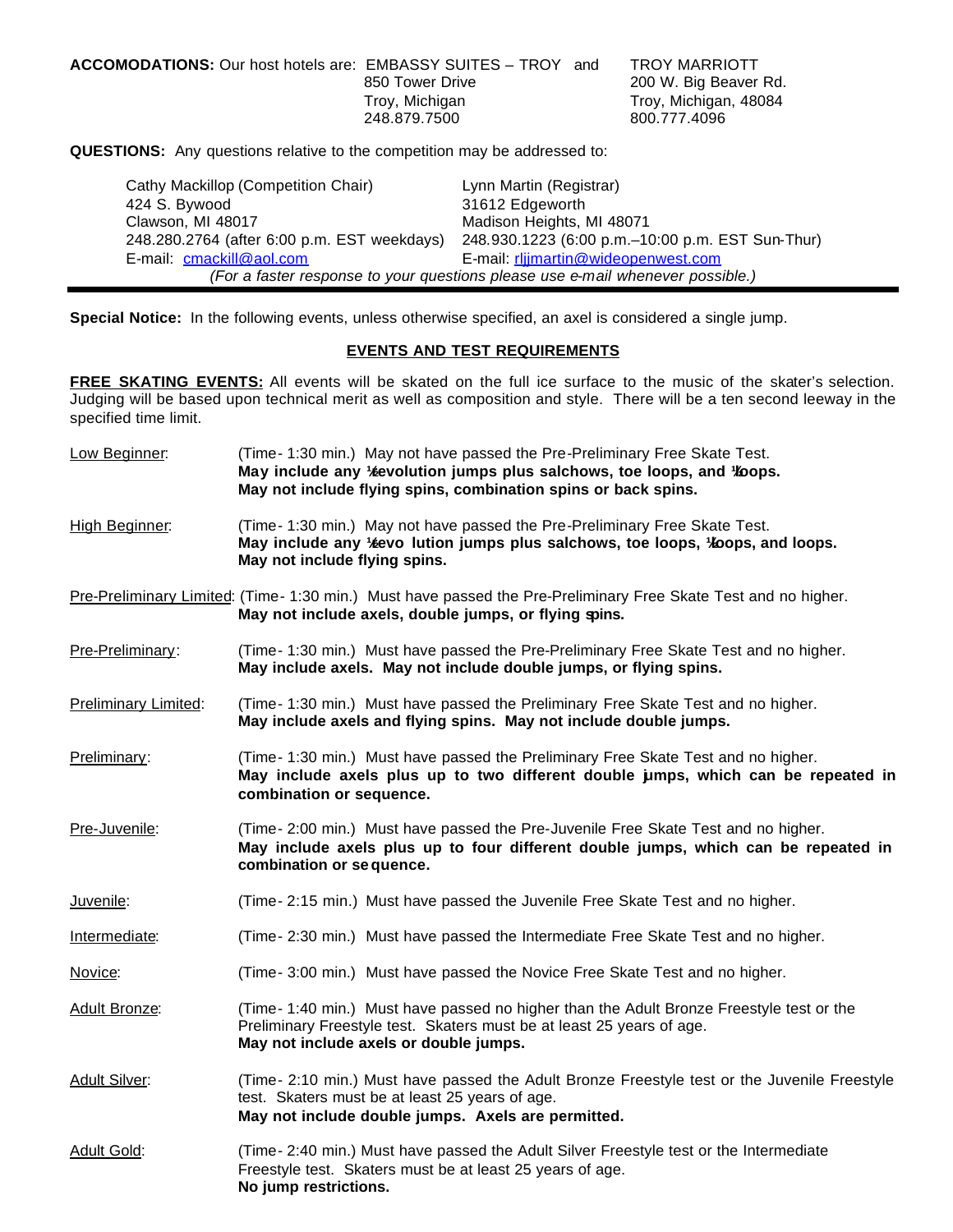**COMPULSORY PROGRAMS:** All events shall be skated without music, in a program form of the skater's selection using  $\frac{1}{2}$  the ice surface. Skaters may not exceed the stated time limit. Test requirements for compulsory programs are the same as the freestyle level indicated.

Low Beginner (Time – 1 min) The High Beginner (Time- 1 min)

- 
- 
- 
- 

- a.  $\frac{1}{2}$  revolution jump and the same contract as  $\frac{1}{2}$  revolution in the same contract of the same contract and the same contract and the same contract and the same contract and the same contract and the same con
- b. Toe loop b. Loop or salchow jump
- c. 2 foot spin (minimum 3 revolutions) c. Forward scratch spin (minimum 3 revolutions)
- d. Lunge d. Forward spiral

#### Pre-Preliminary (Time- 1:15 min)

- a. Single jump (no axel, may not be repeated in combination)
- b. Single-single jump combination (no axel)
- c. Forward spin (may not commence with a jump, minimum 3 revolutions)
- d. Forward spiral sequence (minimum 2 different spiral positions)

- 
- 
- 
- d. Edge spiral, spread eagle or bauer 4 revolutions each foot)
- 

Preliminary (Time- 1:30 min) Pre-Juvenile (Time-1:30 min)

- a. Single jump a. Single jump (may not be repeated in combination)
- b. Single-single jump combination (no axel) b. Single-single jump combination (must include loop)
- c. 1 foot backspin (may not commence with c. Combination spin with 1 change of foot, no change a jump, minimum 3 revolutions) of position (may not commence with a jump, minimum
- e. Step sequence d. Solo spin (may not commence with a jump, minimum 4 revolutions)
	- e. Step sequence

**SHORT PROGRAMS:** The required elements will be skated on the full ice surface to the music of the skater's selection. Skaters may not exceed the stated time limit.

Juvenile Short Program (Time- 1:40 min) Must have passed the Juvenile Free Skate Test and no higher.

- a. Axel
- b. Lutz
- c. One jump combination consisting of one double and one single with no steps or turns between (no axel)
- d. Solo spin Minimum 4 revolutions in position. May not be commenced with a jump
- e. Spin combination with only one change of foot and only one change of position (4 revolutions each foot)
- f. Step sequence (straight line, circular, or serpentine)

Intermediate Short Program (Time- 2:00 min) Must have passed the Intermediate Free Skate Test and no higher. Must include required elements as defined in the current USFSA rulebook.

Novice Short Program (Time- 2:15 min) Must have passed the Novice Free Skate Test and no higher. Must include required elements as defined in the current USFSA rulebook.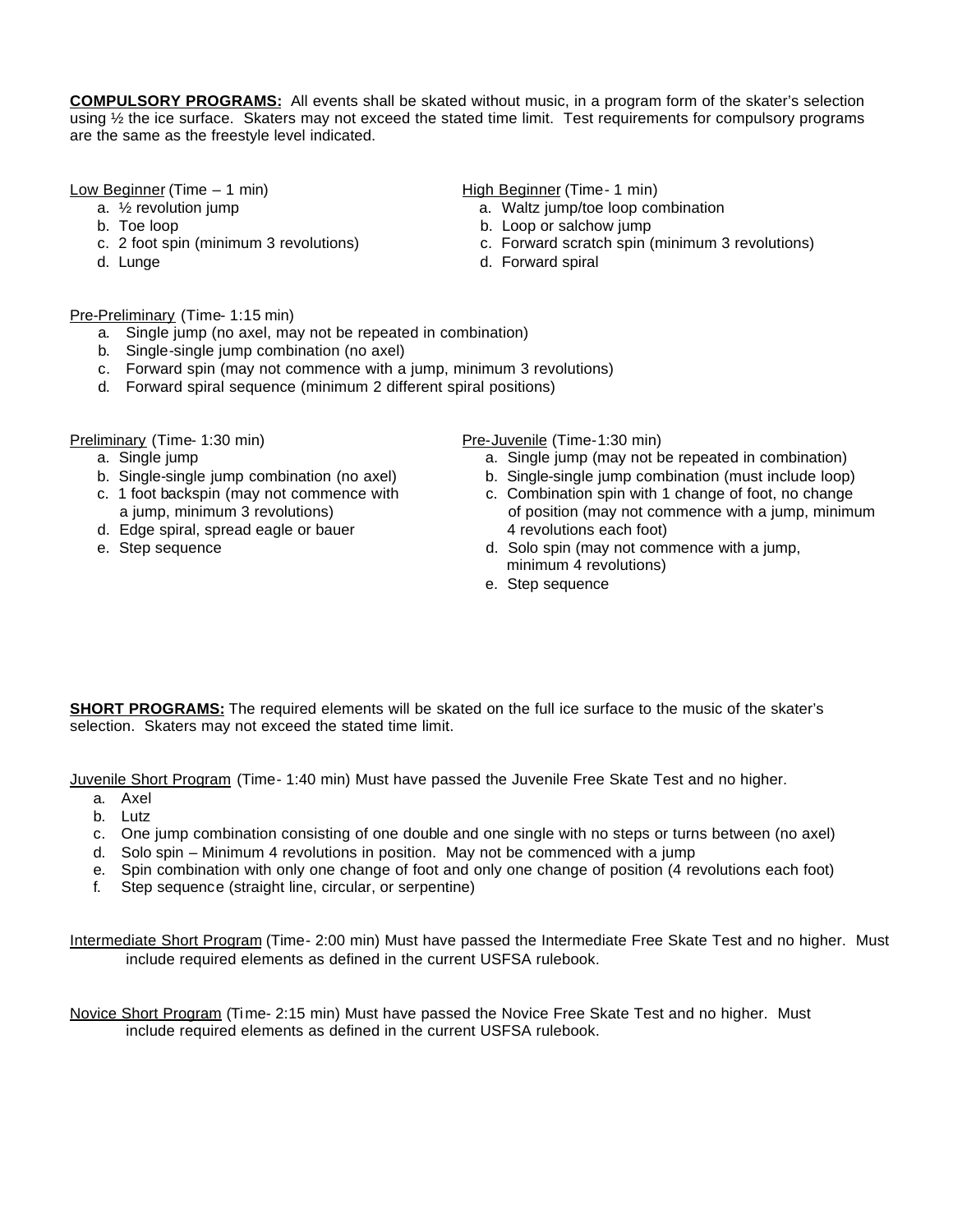**COMPULSORY MOVES:** These events shall be skated as individual elements, without a program, using ½ the ice surface. Skaters will skate each element in rotation with other competitors. Test requirements for compulsory moves are the same as the freestyle level indicated. Skaters are allowed one retry per element. If a skater would like a retry, they should raise their hand immediately. If a skater attempts a retry, only the retry will count for that element. Elements may be skated on either foot or in either direction unless otherwise specified.

#### Basic 1:

- a. Skate forward and glide on two feet across ice
- b. Two foot forward sculling (swizzles)  $6 8$  in a row
- c. Snow plow stop
- d. Backward wiggles  $6 8$  in a row

#### Basic 2:

- a. Forward skating to a one foot glide either foot
- b. Moving snowplow stop
- c. Two foot turn forward to backward in place
- d. Two foot backward sculling (swizzles)  $6 8$  in a row

#### Basic 3:

- a. Two foot spin, optional free foot may be used.
- b. Forward stroking showing correct use of blade
- c. Moving forward to backward two foot turn, either direction
- d. Forward  $\frac{1}{2}$  swizzle pumps on a circle, either clockwise or counter clockwise 6 8 in a row

#### Basic 4:

- a. Forward crossovers to a forward outside edge, clockwise or counter clockwise
- b. Forward crossovers to a forward inside edge, clockwise or counter clockwise
- c. Forward outside 3 turn from a T position, right and left
- d. Backward snowplow stop, right and left

#### Basic 5:

- a. Backward crossovers to a backward inside edge, clockwise or counter clockwise
- b. Backward crossovers to a backward outside edge, clockwise or counter clockwise
- c. One foot spin minimum 3 revolutions
- d. Hockey stop

#### Basic 6:

- a. Forward inside three turns, right and left, from a T position
- b. Bunny hop
- c. Forward spiral on a straight line, right or left
- d. T-stop, right or left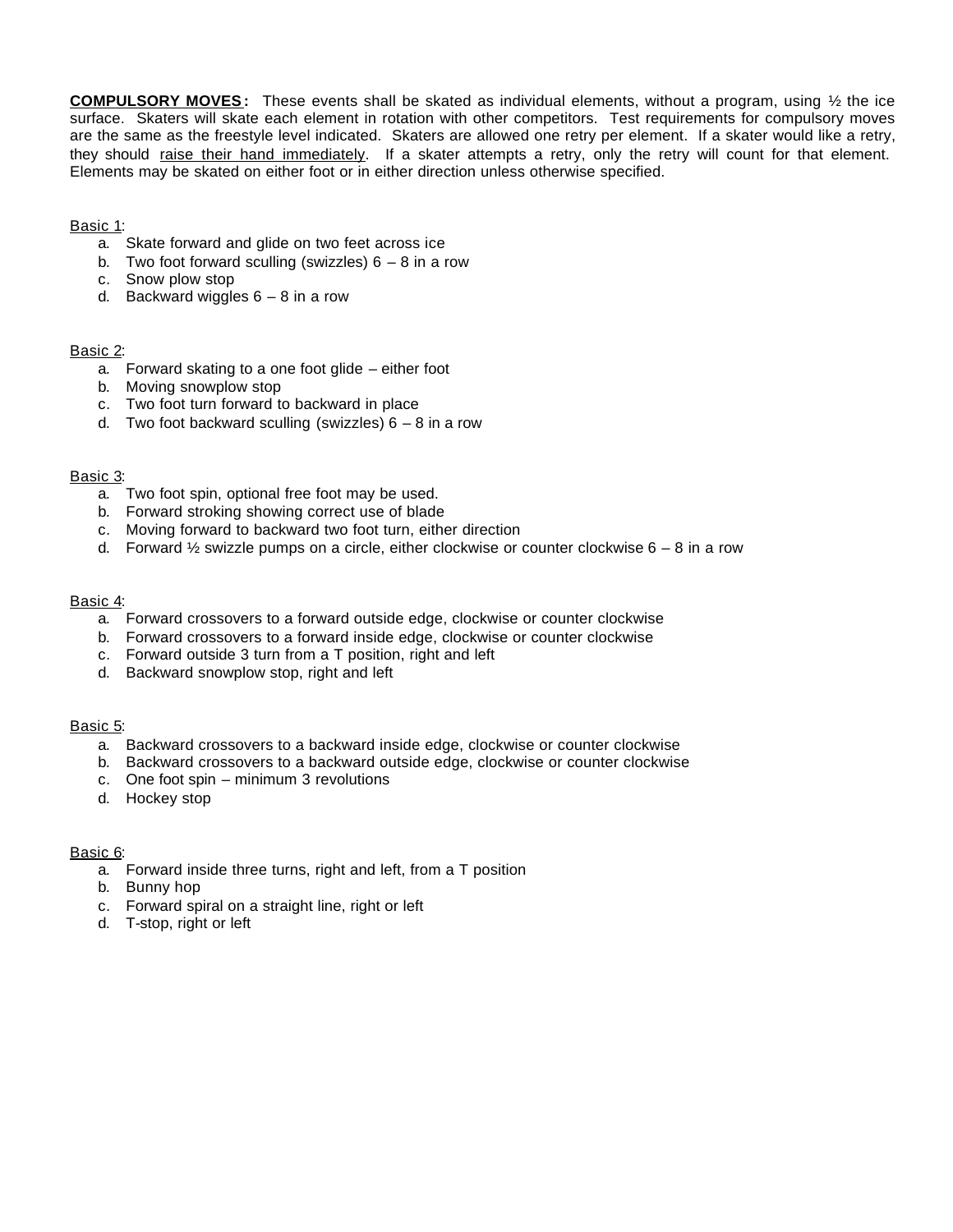**SHOWCASE EVENTS:** Showcase events are to be skated to music and should be designed to entertain and/or emotionally move the audience. Costumes and props are encouraged. Skaters will have 30 seconds to place and remove props (no props are allowed on ice during warm-up). Skaters may not exceed the stated time limit. Test requirements for each showcase group are the same as the freestyle levels indicated. Guest judges may judge this event.

| Group I:   | (Time- 1:30 min) | Beginner - No axels or double jumps                    |
|------------|------------------|--------------------------------------------------------|
| Group II:  | (Time- 1:30 min) | Pre-Preliminary/Preliminary - No axels or double jumps |
| Group III: | (Time- 1:30 min) | Pre-Juvenile/Juvenile - No double jumps                |
| Group IV:  | (Time- 1:30 min) | Intermediate/Novice - No double jumps                  |
| Group V:   | (Time- 1:30 min) | Adult - 25 years or older                              |

**SPINS AND MOVES COMPULSORY:** All events shall be skated without music, in a program of the skater's selection using ½ the ice surface. Two marks will be awarded, technical merit and presentation of the elements. The technical merit mark will include the quality of spins (centering, speed of rotations, positions and revolutions) and difficulty of the footwork. The presentation mark will include ice utilization, flow, quality of the field element and creativity. Quality of the spins will be the emphasis. In addition to the required spins, each skater must include in their program, one field element such as spread eagle, spiral or bauer, and one footwork sequence. Skaters are to link the elements together using minimal crossovers, instead using turns and move in the field. The technical merit mark will break a tie. Test requirements for compulsory spins and moves are the same as the freestyle level indicated.

| Preliminary:                 | (Time- 1:30 min)                  | One-foot spin (min. 4 revolutions)<br>Sit spin (min. 4 revolutions)<br>Back scratch spin (min. 4 revolutions)<br>Footwork sequence of any pattern<br>Field element                                                                                  |
|------------------------------|-----------------------------------|-----------------------------------------------------------------------------------------------------------------------------------------------------------------------------------------------------------------------------------------------------|
|                              | Pre-Juv/Juvenile (Time- 1:30 min) | Camel spin (min. 4 revolutions)<br>Combination spin with only one change of foot (min. 4 revs on each foot)<br>Layback spin (min. 4 revolutions)<br>Footwork sequence of any pattern<br>Field element                                               |
| Intermed/Novice (Time-2 min) |                                   | Flying spin (min. 5 revolutions)<br>Layback spin (min. 5 revolutions)<br>Combination spin with only three different positions and only one<br>change of foot (min. 5 revolutions on each foot)<br>Footwork sequence of any pattern<br>Field element |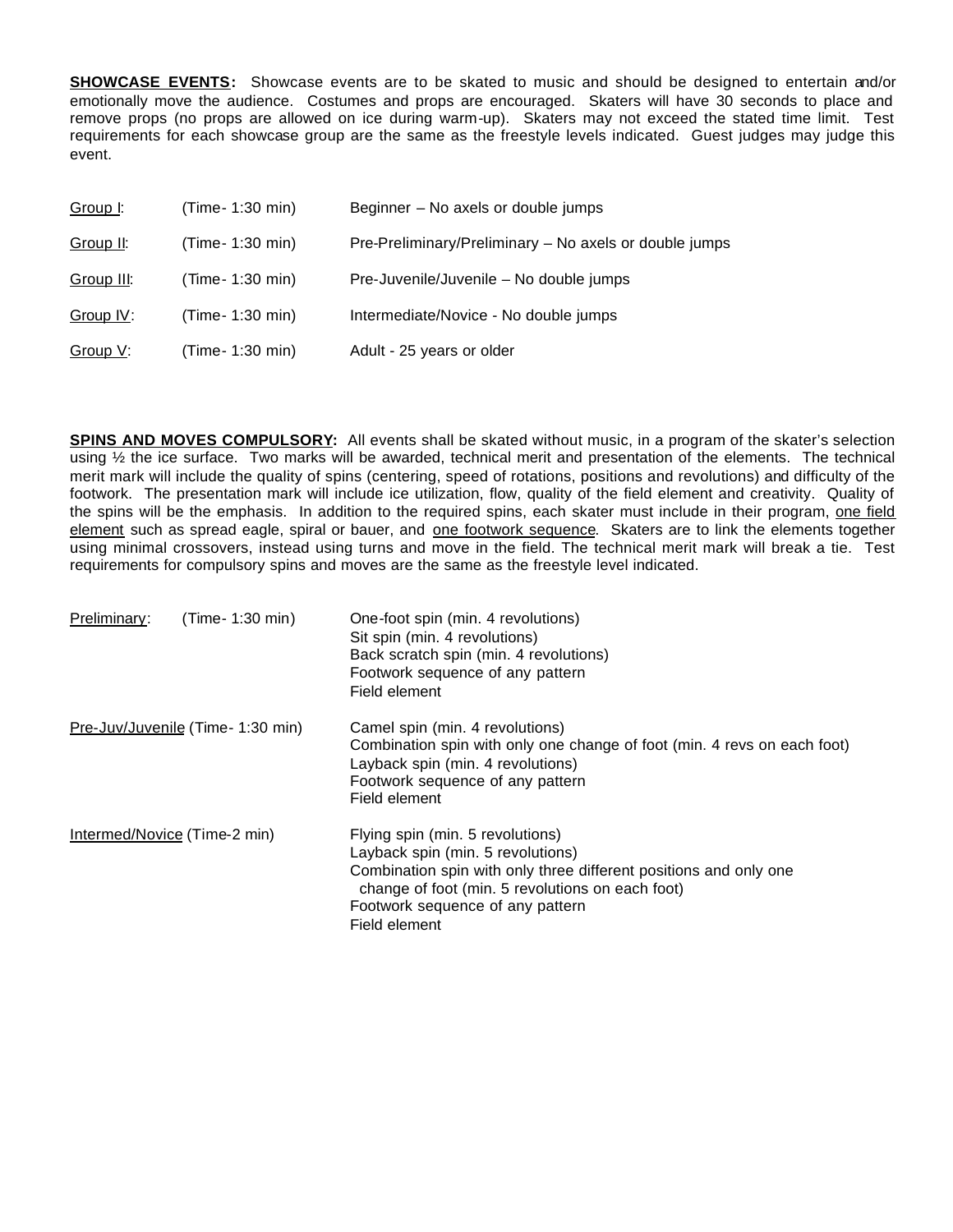**SOLO DANCE:** Each solo dance is final round only and is open to both men and ladies combined. Each dance is competed and judged separately. Dancers may compete in one or more dance events at their current test level and/or one level higher. The referee will determine the number of patterns skated.

| Silver:      | American Waltz<br>Harris Tango<br>Rocker Foxtrot    | Pre-Silver: | European Waltz<br>Fourteen Step<br>Foxtrot |
|--------------|-----------------------------------------------------|-------------|--------------------------------------------|
| Bronze:      | Hickory Hoedown<br>Ten Fox<br><b>Willow Waltz</b>   | Pre-Bronze: | Cha-Cha<br>Fiesta Tango<br>Swing           |
| Preliminary: | Canasta Tango<br>Dutch Waltz<br><b>Rhythm Blues</b> |             |                                            |

**PAIRS FREE SKATE:** Mailing pair entry forms together is encouraged, but not necessary, although, if both forms are not received before the deadline, registration will not be considered complete for either skater. One of the freestyle pair skaters may enter an event one level higher to compete with a higher leveled partner. In other words, a pair will compete no higher than the highest leveled skater. All events are final round.

| Preliminary:  | 1:30 min. duration. No pair test passed. No lifts.                                       |
|---------------|------------------------------------------------------------------------------------------|
| Juvenile:     | 2:15 min. duration. Highest leveled of the pair must have passed Juvenile Pair Test.     |
| Intermediate: | 3:00 min. duration. Highest leveled of the pair must have passed Intermediate Pair Test. |
| Novice:       | 3:30 min. duration. Highest leveled of the pair must have passed Novice Pair Test.       |

**MUSIC INTERPRETATION:** Music Interpretation consists of a single program **composed/choreographed entirely by the skater**, demonstrating ability to interpret music by combining moves, turns, footwork, jumps and spins. During warm-up, skaters are not to converse with coaches, parents or friends. There will be one minute without music, followed by four minutes with the selected music played twice. Skaters will finish the warm-up and be led to a locker room, where there will continue to be no communication with coaches, parents or friends. Each skater will hear the music a third time with his/her back to the ice at rink side while the prior competitor is performing. The judges will be marking on the interpretation of the music. Guest judges may judge this event.

| Preliminary:         | 1:30 min. duration. Preliminary Freestyle Test, no higher.                     |
|----------------------|--------------------------------------------------------------------------------|
|                      | Pre-Juvenile/Juvenile: 1:30 min. duration. Juvenile Freestyle Test, no higher. |
| Intermediate/Novice: | 1:30 min. duration. Novice Freestyle Test, no higher.                          |
| Junior/Senior:       | 1:30 min. duration. Up to Senior Freestyle Test.                               |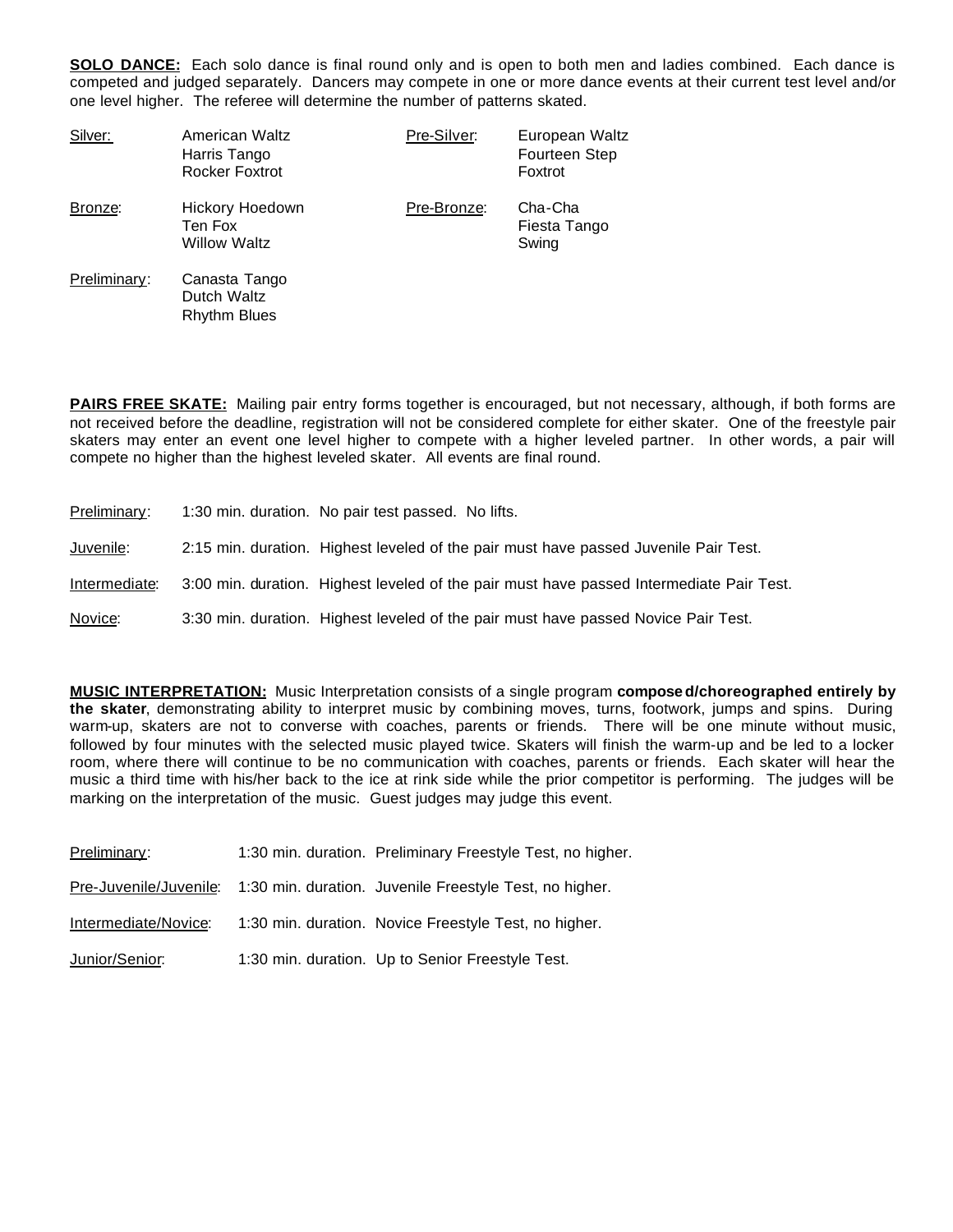## **OFFICIAL ENTRY FORM**

**2004 Great Oaks Invitational / February 28-29, 2004/Royal Oak, Michigan (Basic Skills participants – please fill out separate entry form)**

| Highest Test Passed: USFSA Free Skate: ___________________ No USFSA Test Passed: ___________ |  |  |
|----------------------------------------------------------------------------------------------|--|--|
|                                                                                              |  |  |
|                                                                                              |  |  |
|                                                                                              |  |  |

### **Please mark an "X" in all appropriate events skater will enter.**

#### **Note: All first events (per skater) -------- \$65.00 Each additional event (per skater) -------\$25.00**

|                             | <b>FREE</b><br><b>SKATE</b> | <b>COMPULSORY</b><br><b>PROGRAM</b> | <b>SHORT</b><br><b>PROGRAM</b> |
|-----------------------------|-----------------------------|-------------------------------------|--------------------------------|
| Low Beginner<br>$\mathsf I$ |                             |                                     |                                |
| <b>High Beginner</b>        |                             |                                     |                                |
| Pre-Preliminary Ltd.        |                             | Pre-Preliminary                     |                                |
| Pre-Preliminary             |                             |                                     |                                |
| Preliminary Ltd.            |                             | Preliminary                         |                                |
| Preliminary                 |                             |                                     |                                |
| Pre-Juvenile                |                             |                                     |                                |
| Juvenile                    |                             |                                     |                                |
| Intermediate                |                             |                                     |                                |
| Novice                      |                             |                                     |                                |

| <b>SPINS &amp; MOVES COMPULSORY</b> |  |
|-------------------------------------|--|
| Preliminary                         |  |
| Pre-Juvenile/Juvenile               |  |
| Intermediate/Novice                 |  |

| <b>ADULT FREE SKATE</b> |  |
|-------------------------|--|
| <b>Bronze</b>           |  |
| Silver                  |  |
| Gold                    |  |

| <b>SHOWCASE</b> |  |
|-----------------|--|
| Group I         |  |
| Group II        |  |
| Group III       |  |
| Group IV        |  |
| Group V         |  |

| <b>PAIRS - FREE SKATE</b> |  |  |
|---------------------------|--|--|
| Preliminary               |  |  |
| Juvenile                  |  |  |
| Intermediate              |  |  |
| Novice                    |  |  |
| <b>PARTNER:</b>           |  |  |

| <b>MUSIC INTERPRETATION COMPETITION</b> |  |  |
|-----------------------------------------|--|--|
| Preliminary                             |  |  |
| Pre-Juvenile/Juvenile                   |  |  |
| Intermediate/Novice                     |  |  |
| Junior/Senior                           |  |  |

| <b>SOLO DANCE</b> |                        |  |
|-------------------|------------------------|--|
|                   | Canasta Tango          |  |
| Preliminary       | <b>Rhythm Blues</b>    |  |
|                   | Dutch Waltz            |  |
|                   | Fiesta Tango           |  |
| Pre-Bronze        | Cha-Cha                |  |
|                   | Swing                  |  |
|                   | <b>Willow Waltz</b>    |  |
| Bronze            | Ten Fox                |  |
|                   | <b>Hickory Hoedown</b> |  |
|                   | European Waltz         |  |
| Pre-Silver        | Foxtrot                |  |
|                   | Fourteen Step          |  |
|                   | American Waltz         |  |
| <u>Silver</u>     | Harris Tango           |  |
|                   | Rocker Foxtrot         |  |

 **Please complete the reverse side of this form.**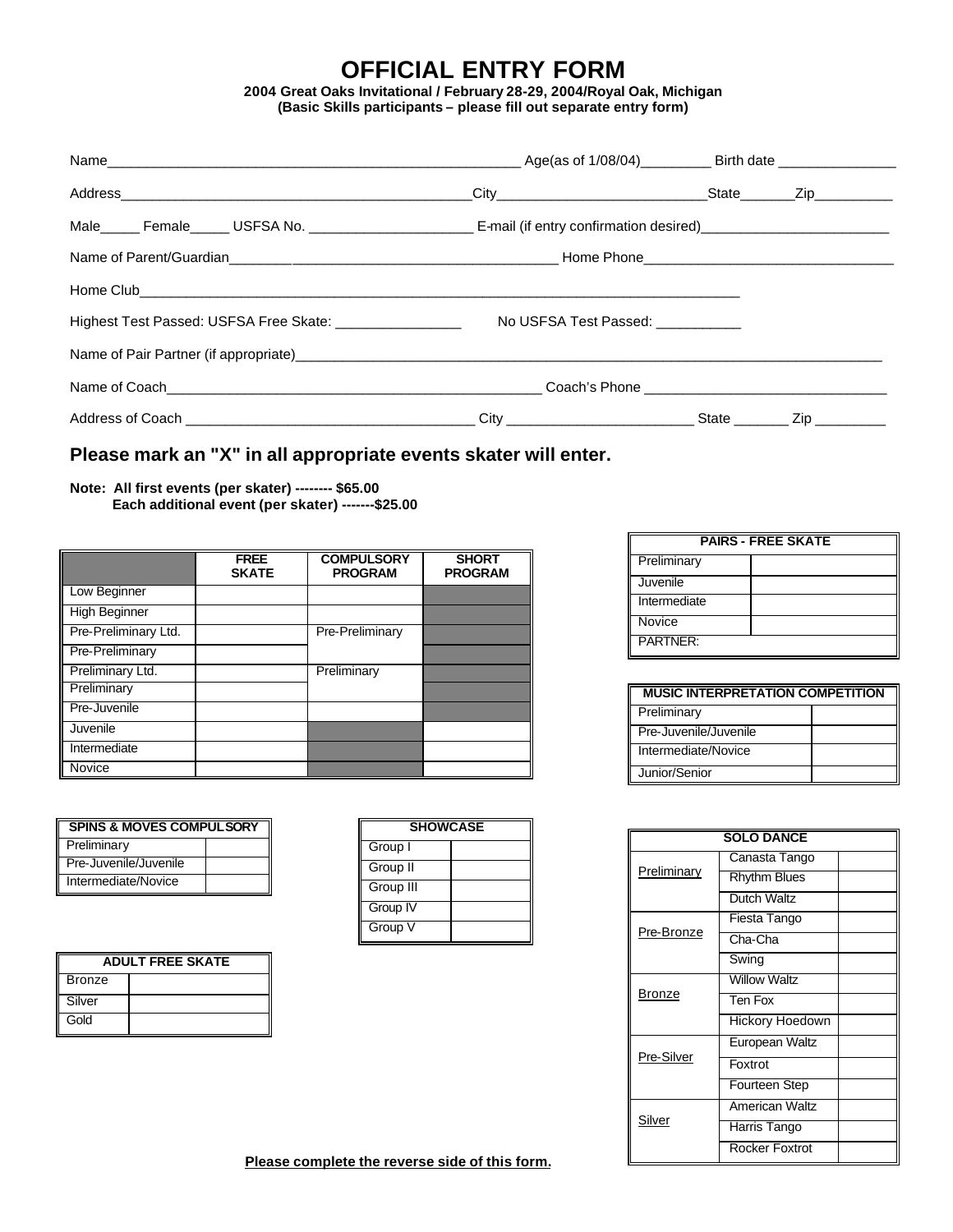| <b>CERTIFICATION OF PARENT/GUARDIAN OR ADULT COMPETITOR:</b>                                                                                                                                                                                                                                                                                                                                                                                           |                         |                 |                                                                                                     |             |  |
|--------------------------------------------------------------------------------------------------------------------------------------------------------------------------------------------------------------------------------------------------------------------------------------------------------------------------------------------------------------------------------------------------------------------------------------------------------|-------------------------|-----------------|-----------------------------------------------------------------------------------------------------|-------------|--|
| The above information is accurate as of January 8, 2004.<br>I am/My child is an eligible skater under the rules of the<br>USFSA and eligible to enter the events as indicated above.                                                                                                                                                                                                                                                                   |                         |                 | <b>Parent/Guardian Signature</b><br><b>Date</b><br>(Skater must sign if 18 or older)                |             |  |
| <b>WAIVER OF CLAIMS FOR INJURY:</b><br>I fully understand that skating involves risks of serious bodily injury.<br>I accept such risks and assume responsibility for any losses, costs<br>or damages incurred as a result of participation in this competition.<br>I hereby release the North Suburban Figure Skating Club, it's board<br>of directors, volunteers and agents from all liability, claims, demands,<br>losses or damages on my account. |                         |                 | <b>Parent/Guardian Signature</b><br>(Skater must sign if 18 or older)                               | Date        |  |
| <b>CERTIFICATION OF CLUB OFFICER OR BASIC SKILLS DIRECTOR:</b><br>To the best of my knowledge, the above information is accurate as of<br>January 8, 2004. The competitor is a current member in good standing<br>of the listed club or a current participant in the figure skating program<br>of the listed facility.                                                                                                                                 |                         |                 | <b>Signature of Club Officer or Basic Skills Director</b>                                           |             |  |
|                                                                                                                                                                                                                                                                                                                                                                                                                                                        |                         |                 | <b>Title</b>                                                                                        | <b>Date</b> |  |
| <b>CERTIFICATION OF COACH:</b><br>To the best of my knowledge, the above information is accurate as of<br>January 8, 2004. The competitor is eligible to enter the events as                                                                                                                                                                                                                                                                           |                         |                 |                                                                                                     |             |  |
| indicated above.                                                                                                                                                                                                                                                                                                                                                                                                                                       |                         |                 | <b>Signature of Coach</b>                                                                           | <b>Date</b> |  |
| Make checks payable to:<br><b>GREAT OAKS INVITATIONAL</b><br>(U.S. Funds Only)                                                                                                                                                                                                                                                                                                                                                                         | Mail forms and fees to: | 31612 Edgeworth | <b>Great Oaks Invitational</b><br>Attn: Lynn Martin (Registrar)<br><b>Madison Heights, MI 48071</b> |             |  |

#### Entries must be postmarked by January 8, 2004.

(Please note that since the deadline is immediately following the holidays, you may want to obtain your signatures early.)

**Be sure to include a self-addressed, stamped business size (#10) envelope with your entry form to receive your event schedule.**

**HELPFUL HINTS:** • Print clearly. We wouldn't want to misinterpret the spelling of a skater's name.

• Check with your coach if you are not sure of test levels or events to enter.

- Check with your home club if you are unsure of USFSA number. If you have applied but have not received a number yet, please mark entry form with the word, "Pending".
- All certifications MUST be signed above!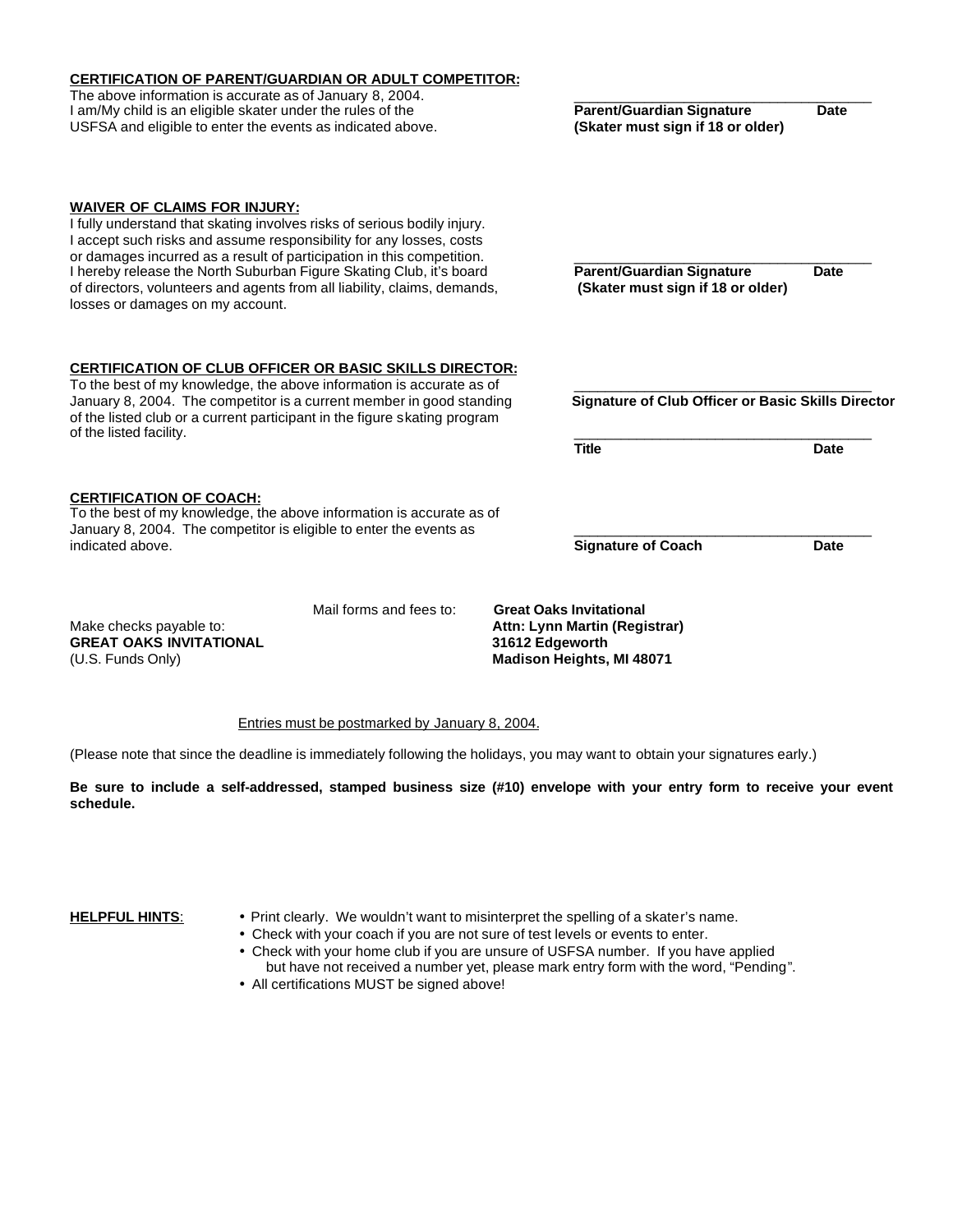# **BASIC SKILLS ENTRY FORM**

**2004 Great Oaks Invitational / February 28-29, 2004/Royal Oak, Michigan**

|                                                               | _ Age(as of 1/08/04)___________ Birth date ________________ |                             |  |
|---------------------------------------------------------------|-------------------------------------------------------------|-----------------------------|--|
|                                                               |                                                             | _State________Zip__________ |  |
|                                                               |                                                             |                             |  |
|                                                               |                                                             |                             |  |
|                                                               |                                                             |                             |  |
| Highest Basic Skills Level Passed (as of 1/08/04): __________ |                                                             |                             |  |
|                                                               |                                                             |                             |  |
|                                                               |                                                             |                             |  |

**Please mark an "X" in the appropriate event the skater will enter.**

| <b>BASIC SKILLS:</b><br><b>COMPULSORY MOVES</b> |  |  |
|-------------------------------------------------|--|--|
| Basic 1                                         |  |  |
| Basic 2                                         |  |  |
| Basic 3                                         |  |  |
| Basic 4                                         |  |  |
| Basic 5                                         |  |  |
| Basic 6                                         |  |  |
| Basic Skills Fees: \$30.00                      |  |  |

**Please note**: If skater has passed Basic 7 or higher, they cannot compete in Basic Skills Events. If they plan to compete at a higher level (e.g. Low Beginner), please complete the other entry form.

**Please complete the reverse side of this form.**